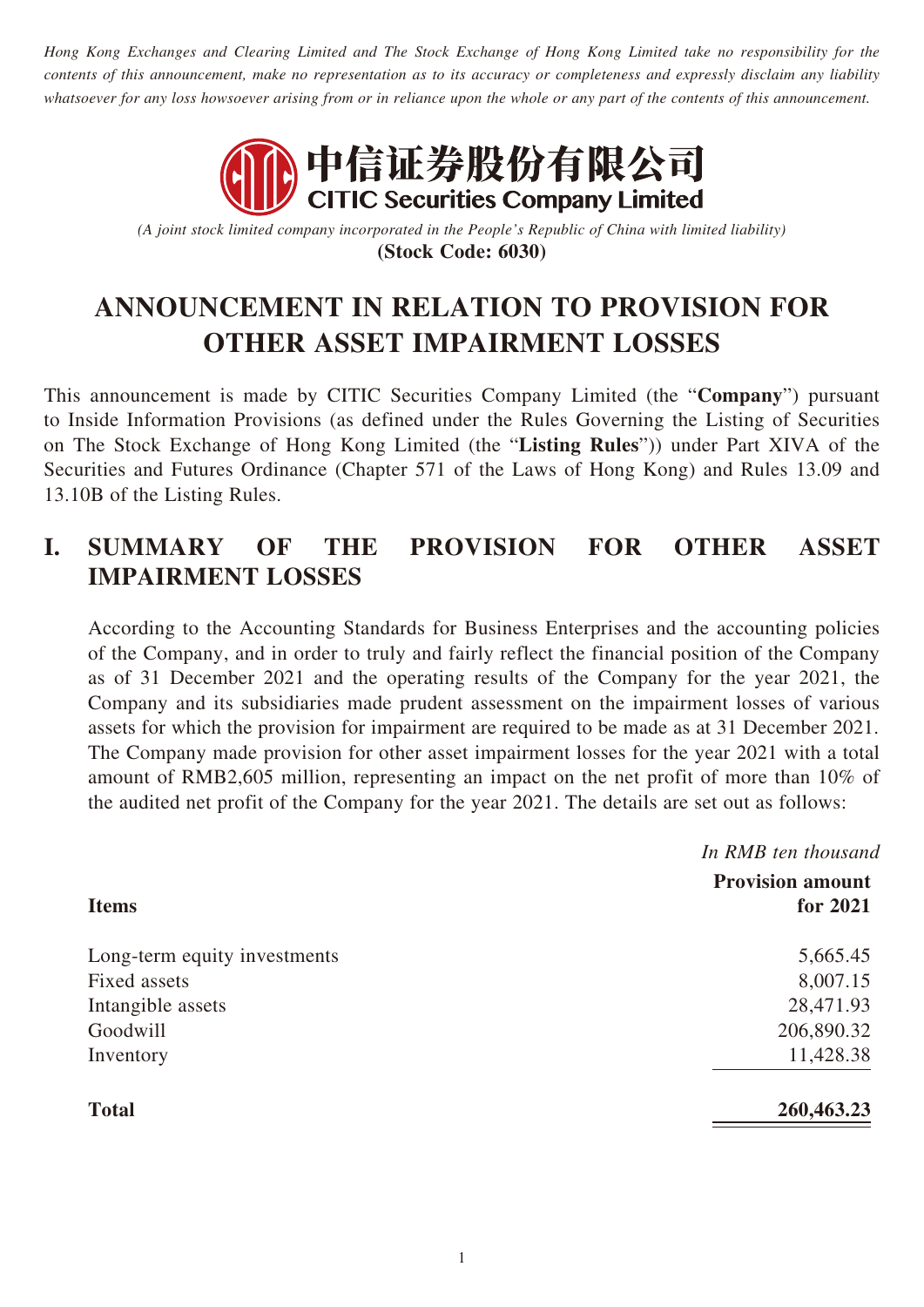### **II. THE IMPACT OF PROVISION FOR OTHER ASSET IMPAIRMENT LOSSES ON THE COMPANY**

The Company made provision for other asset impairment losses of RMB2,605 million in the consolidated financial statements for the year 2021, resulting in a reduction of RMB2,605 million in profit before income tax and a reduction of RMB2,440 million in net profit.

# **III. DETAILS OF PROVISION FOR OTHER ASSET IMPAIRMENT LOSSES**

#### **1. Long-term equity investments**

The Company made provision for impairment of long-term equity investments of RMB57 million in 2021, while no provision was provided for in 2020.

#### **2. Fixed assets**

The Company made provision for impairment of fixed assets of RMB80 million in 2021, while no provision was provided for in 2020.

#### **3. Intangible assets**

The Company made provision for impairment of intangible assets of RMB285 million in 2021, while RMB5.7 thousand was provided for in 2020.

#### **4. Goodwill**

The Company made provision for impairment of goodwill of RMB2,069 million in 2021, while RMB81 million was provided for in 2020.

#### **5. Inventory**

The Company made provision for inventory write down of RMB114 million in 2021, while RMB322 million was provided for in 2020.

### **IV. OPINIONS OF INDEPENDENT NON-EXECUTIVE DIRECTORS ON THE COMPANY'S PROVISION FOR OTHER ASSET IMPAIRMENT LOSSES**

The independent non-executive directors of the Company have given independent opinions of consent in relation to the impairment. The independent non-executive directors of the Company are of the view that, the deliberation and voting procedures comply with relevant laws and regulations and the articles of association of the Company when the board of directors of the Company (the "**Board**") considers and confirms the provision for other asset impairment losses in 2021, and the provision for other asset impairment losses was made by